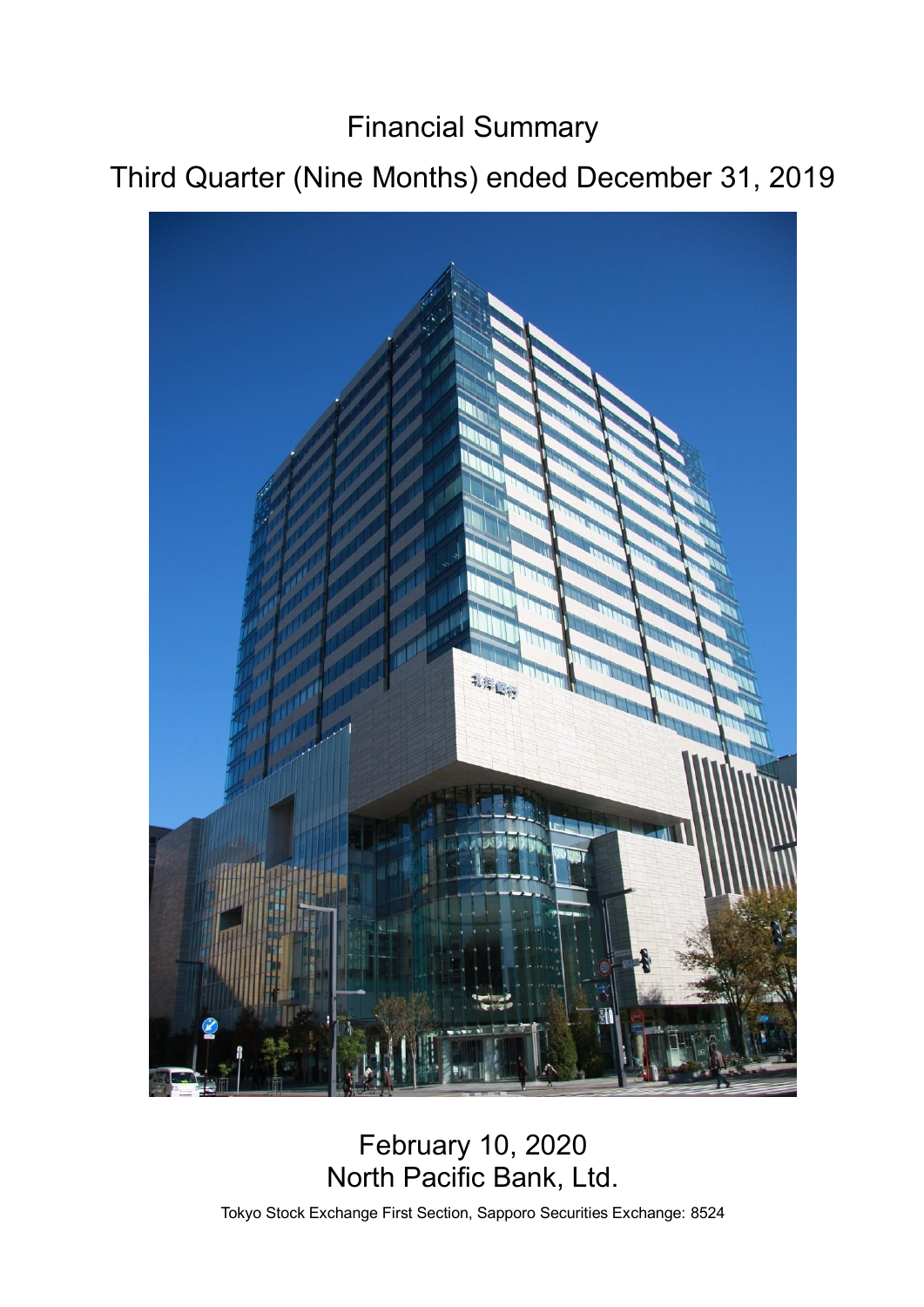## Ⅰ.**Financial Statements**

## **1**.**Consolidated Balance Sheets**

|                                                       |                |                       | $(*)$ millions)        |
|-------------------------------------------------------|----------------|-----------------------|------------------------|
|                                                       |                | As of Mar 31,<br>2019 | As of Dec. 31,<br>2019 |
| Assets                                                | 資産の部           |                       |                        |
| Cash and due from banks                               | 現金預け金          | 1, 614, 911           | 1, 647, 524            |
| Call loans and bills bought                           | コールローン及び買入手形   | 858                   | 1,898                  |
| Monetary claims bought                                | 買入金銭債権         | 13,572                | 13,893                 |
| Trading account securities                            | 商品有価証券         | 4,321                 | 4, 192                 |
| Securities                                            | 有価証券           | 1, 265, 106           | 1, 320, 254            |
| Loans and bills discounted                            | 貸出金            | 6, 518, 080           | 6, 718, 218            |
| Foreign exchanges                                     | 外国為替           | 9,347                 | 4, 153                 |
| Lease receivables and investment assets               | リース債権及びリース投資資産 | 51,506                | 53, 353                |
| Other assets                                          | その他資産          | 167, 298              | 179, 331               |
| Property, plant and equipment                         | 有形固定資産         | 87, 115               | 82, 183                |
| Intangible assets                                     | 無形固定資産         | 8,579                 | 7,066                  |
| Net defined benefit asset                             | 退職給付に係る資産      |                       | 54                     |
| Deferred tax assets                                   | 繰延税金資産         | 631                   | 574                    |
| Customers' liabilities for acceptances and guarantees | 支払承諾見返         | 52, 241               | 55,098                 |
| Allowance for loan losses                             | 貸倒引当金          | (33, 795)             | (33, 558)              |
| Total assets                                          | 資産の部合計         | 9, 759, 776           | 10, 054, 239           |
| Liabilities                                           | 負債の部           |                       |                        |
| Deposits                                              | 預金             | 8, 596, 305           | 8, 598, 232            |
| Negotiable certificates of deposit                    | 譲渡性預金          | 74, 818               | 264, 930               |
| Payables under repurchase agreements                  | 売現先勘定          |                       | 3,884                  |
| Payables under securities lending transactions        | 債券貸借取引受入担保金    | 118, 320              | 108, 847               |
| Borrowed money                                        | 借用金            | 405, 955              | 485, 329               |
| Foreign exchanges                                     | 外国為替           | 414                   | 273                    |
| Other liabilities                                     | その他負債          | 59, 103               | 63, 541                |
| Provision for bonuses                                 | 賞与引当金          | 1,751                 | 412                    |
| Provision for share-based remuneration                | 株式給付引当金        | 71                    | 102                    |
| Net defined benefit liability                         | 退職給付に係る負債      | 409                   | 355                    |
| Provision for reimbursement of deposits               | 睡眠預金払戻損失引当金    | 2, 278                | 2,920                  |
| Provision for point card certificates                 | ポイント引当金        | 431                   | 386                    |
| Reserves under special laws                           | 特別法上の引当金       | 19                    | 19                     |
| Deferred tax liabilities                              | 繰延税金負債         | 24,016                | 30,658                 |
| Deferred tax liabilities for land revaluation         | 再評価に係る繰延税金負債   | 2,576                 | 2, 192                 |
| Acceptances and guarantees                            | 支払承諾           | 52, 241               | 55,098                 |
| Total liabilities                                     | 負債の部合計         | 9, 338, 715           | 9, 617, 186            |
| Net assets                                            | 純資産の部          |                       |                        |
| Capital stock                                         | 資本金            | 121, 101              | 121, 101               |
| Capital surplus                                       | 資本剰余金          | 72, 485               | 74, 741                |
| Retained earnings                                     | 利益剰余金          | 143, 718              | 147, 728               |
| Treasury shares                                       | 自己株式           | (1, 260)              | (2, 927)               |
| Total shareholders' equity                            | 株主資本合計         | 336, 044              | 340, 643               |
| Valuation difference on available-for-sale securities | その他有価証券評価差額金   | 74, 151               | 87, 917                |
| Revaluation reserve for land                          | 土地再評価差額金       | 5, 229                | 4, 405                 |
| Remeasurements of defined benefit plans               | 退職給付に係る調整累計額   | (127)                 | (31)                   |
| Total accumulated other comprehensive income          | その他の包括利益累計額合計  | 79, 253               | 92, 291                |
| Share acquisition rights                              | 新株予約権          | 106                   | 84                     |
| Non-controlling interests                             | 非支配株主持分        | 5,657                 | 4,034                  |
| Total net assets                                      | 純資産の部合計        | 421,061               | 437, 053               |
| Total liabilities and net assets                      | 負債及び純資産の部合計    | 9, 759, 776           | 10, 054, 239           |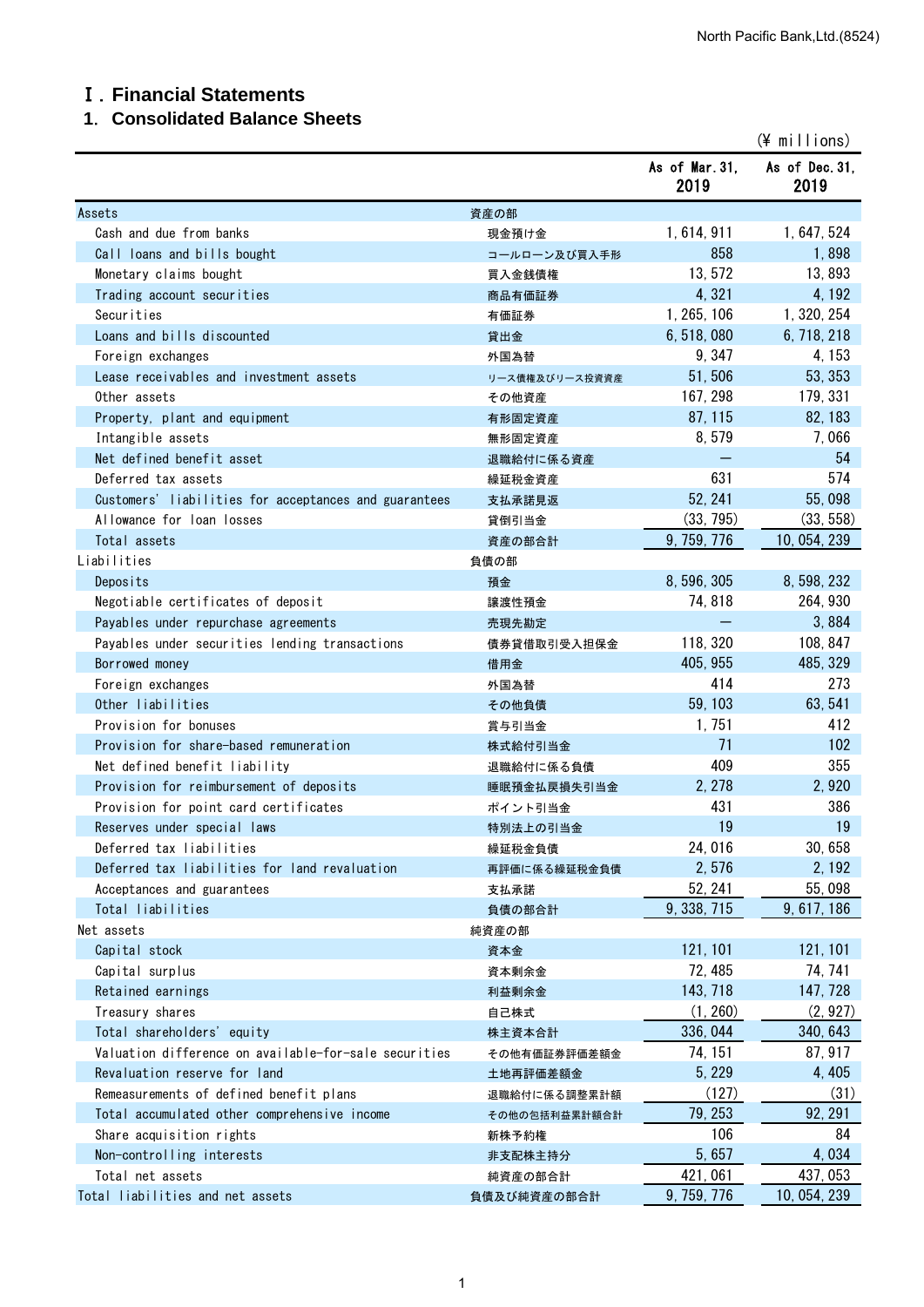## **2**.**Consolidated Statements of Income and Comprehensive Income**

(1) Consolidated Statements of Income

| 0011001100100 0101011101110 01 111001110          |                  |                            | $(*)$ millions) |
|---------------------------------------------------|------------------|----------------------------|-----------------|
|                                                   |                  | Nine months ended Dec. 31. |                 |
|                                                   |                  | 2018                       | 2019            |
| Ordinary income                                   | 経常収益             | 104, 471                   | 101, 732        |
| Interest income                                   | 資金運用収益           | 53, 878                    | 51, 150         |
| Of which, interest on loans and discounts         | うち貸出金利息          | 45,072                     | 43, 519         |
| Of which, interest and dividends on securities    | うち有価証券利息配当金      | 8,334                      | 7,164           |
| Fees and commissions                              | 役務取引等収益          | 22, 113                    | 22,034          |
| Other ordinary income                             | その他業務収益          | 23, 402                    | 24,859          |
| Other income                                      | その他経常収益          | 5,076                      | 3,688           |
| Ordinary expenses                                 | 経常費用             | 90,048                     | 90, 657         |
| Interest expenses                                 | 資金調達費用           | 2, 275                     | 1,562           |
| Of which, interest on deposits                    | うち預金利息           | 314                        | 275             |
| Fees and commissions payments                     | 役務取引等費用          | 8,836                      | 9,018           |
| Other ordinary expenses                           | その他業務費用          | 22, 471                    | 19,955          |
| General and administrative expenses               | 営業経費             | 54,066                     | 53, 488         |
| Other expenses                                    | その他経常費用          | 2,397                      | 6,632           |
| Ordinary profit                                   | 経常利益             | 14, 423                    | 11,074          |
| Extraordinary income                              | 特別利益             | 590                        | 1,447           |
| Gain on disposal of non-current assets            | 固定資産処分益          | $6\phantom{1}$             | 1,447           |
| Gain on bargain purchase                          | 負ののれん発生益         | 550                        |                 |
| Gain on step acquisitions                         | 段階取得に係る差益        | 33                         |                 |
| Extraordinary losses                              | 特別損失             | 266                        | 438             |
| Loss on disposal of non-current assets            | 固定資産処分損          | 109                        | 136             |
| Impairment loss                                   | 減損損失             | 156                        | 301             |
| Profit before income taxes                        | 税金等調整前四半期純利益     | 14, 747                    | 12,083          |
| Income taxes - current                            | 法人税、住民税及び事業税     | 2, 135                     | 4,851           |
| Income taxes - deferred                           | 法人税等調整額          | 1,874                      | (65)            |
| Total income taxes                                | 法人税等合計           | 4,009                      | 4,785           |
| Profit                                            | 四半期純利益           | 10, 737                    | 7, 297          |
| Profit attributable to non-contorolling interests | 非支配株主に帰属する四半期純利益 | 267                        | 181             |
| Profit attributable to owners of parent           | 親会社株主に帰属する四半期純利益 | 10,469                     | 7,115           |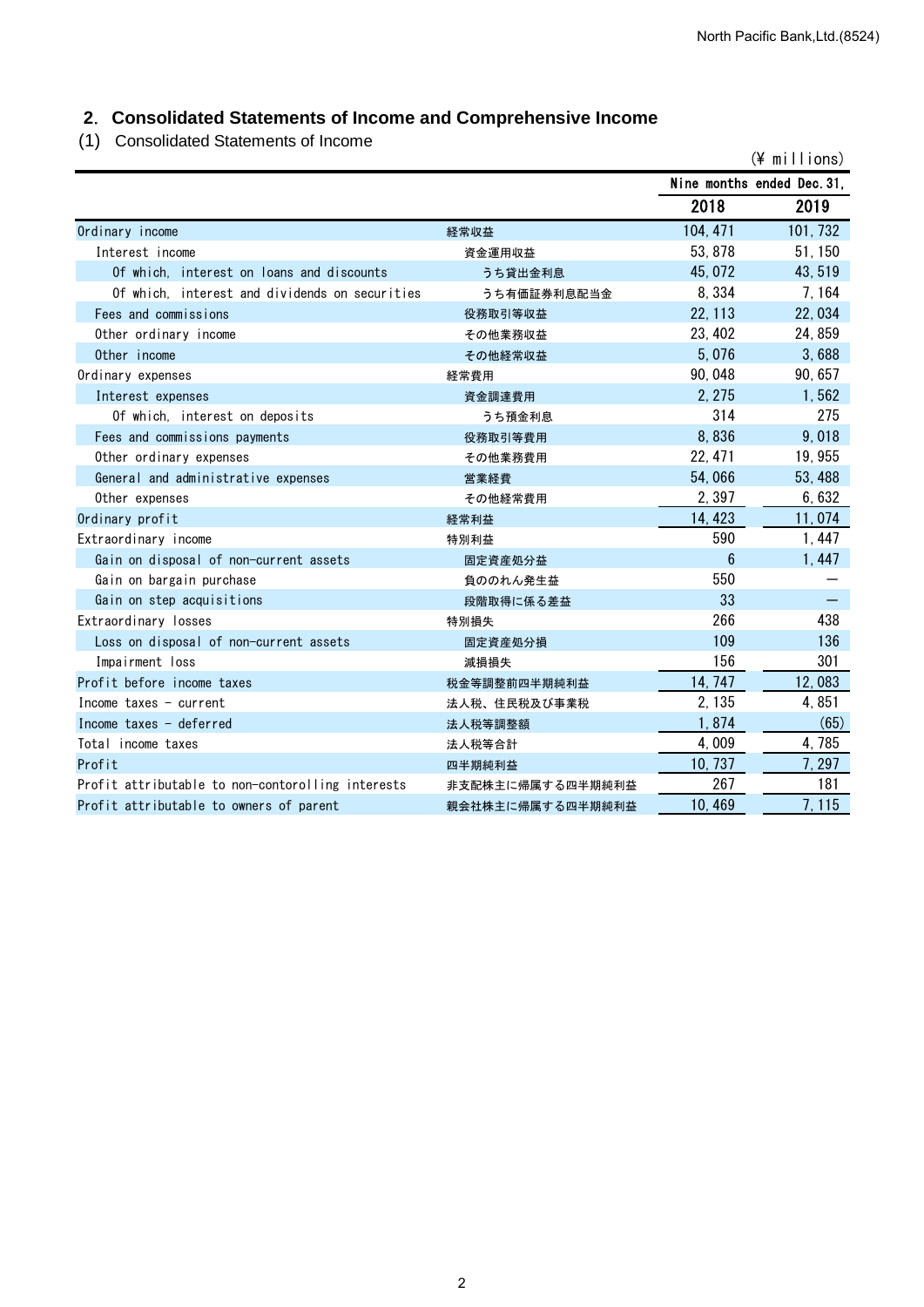## (2) Consolidated Statements of Comprehensive Income

|                                                                 |                 |                            | (¥ millions) |
|-----------------------------------------------------------------|-----------------|----------------------------|--------------|
|                                                                 |                 | Nine months ended Dec. 31, |              |
|                                                                 |                 | 2018                       | 2019         |
| Profit                                                          | 四半期純利益          | 10, 737                    | 7, 297       |
| Other comprehensive income                                      | その他の包括利益        | (17, 385)                  | 14, 309      |
| Valuation difference on available-for-sale securities           | その他有価証券評価差額金    | (17, 094)                  | 14, 214      |
| Remeasurements of defined benefit plans, net of tax             | 退職給付に係る調整額      | (290)                      | 95           |
| Comprehensive income                                            | 四半期包括利益         | (6, 647)                   | 21,606       |
| Comprehensive income attributable to owners of parent           | 親会社株主に係る四半期包括利益 | (6, 574)                   | 20, 977      |
| Comprehensive income attributable to non-contorolling interests | 非支配株主に係る四半期包括利益 | (72)                       | 629          |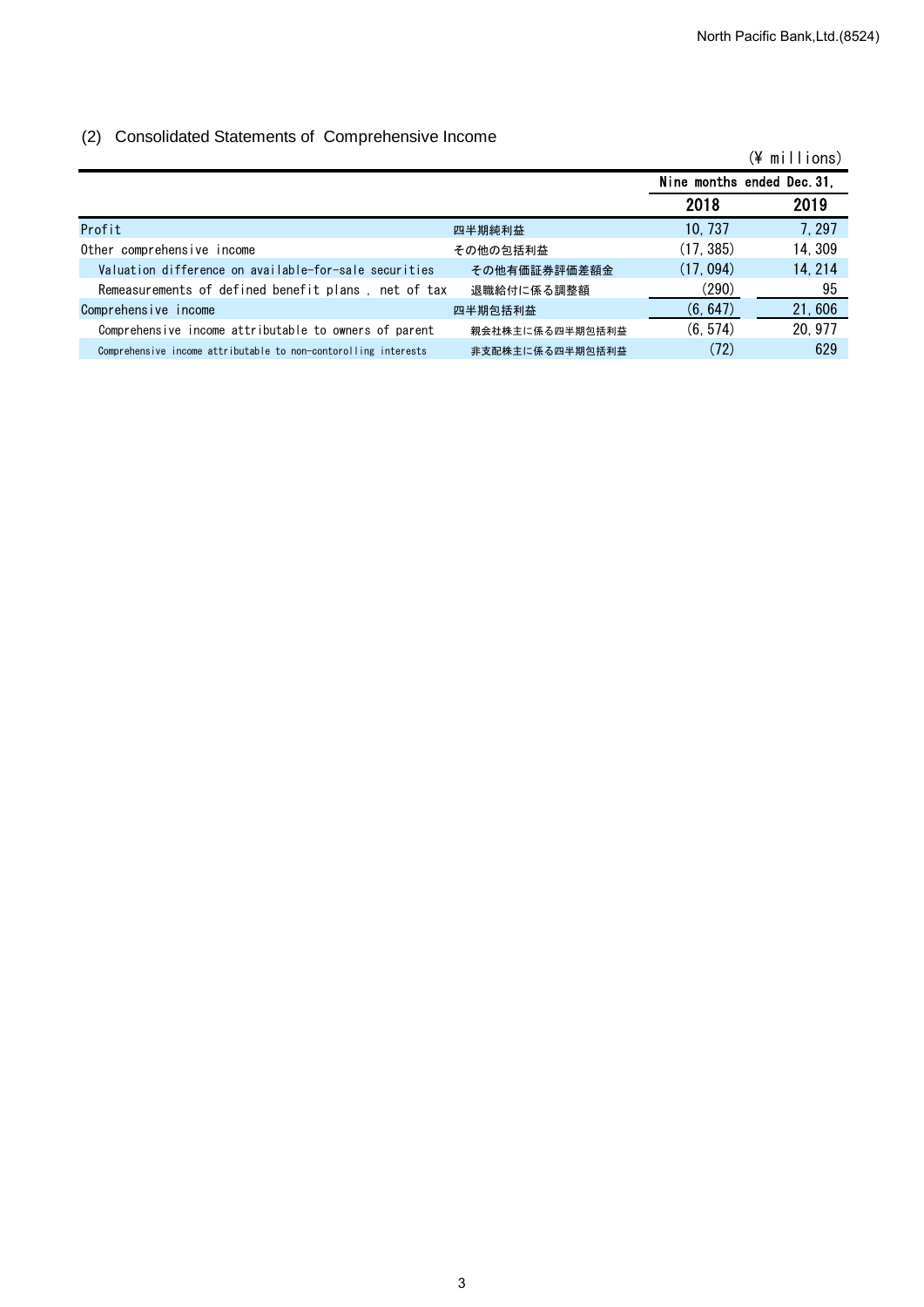## Ⅱ.**Digest of financial results for Nine months ended December 31, 2019**

## **1**.**Summary (Non-Consolidated)**

|                                                                                            |                           |          |            | (¥ millions)                       |
|--------------------------------------------------------------------------------------------|---------------------------|----------|------------|------------------------------------|
|                                                                                            | Nine months ended Dec.31, |          | Increase/  | Fiscal year ending<br>Mar.31, 2020 |
|                                                                                            | 2018                      | 2019     | (Decrease) | (Forecasts)                        |
| Ordinary income                                                                            | 82,850                    | 80,024   | (2,826)    | 101,000                            |
| Core gross profit                                                                          | 63,672                    | 61,858   | (1, 814)   | 82,200                             |
| Net interest income                                                                        | 51,935                    | 50,171   | (1,764)    |                                    |
| Net fees and commissions                                                                   | 10,316                    | 9,850    | (466)      |                                    |
| Net other operating income<br>(excluding gains (losses) on bonds)                          | 1,420                     | 1,836    | 416        |                                    |
| <b>Expenses</b><br>(excluding non-recurring losses)                                        | 52,807                    | 51,042   | (1,765)    | 68,900                             |
| Core operating profit                                                                      | 10,865                    | 10,815   | (50)       | 13,300                             |
| Excluding gains (losses) on<br>cancellation of investment trusts                           | 10,767                    | 10,795   | 28         |                                    |
| Credit cost                                                                                | (221)                     | 551      | 772        | 1,000                              |
| Gains (losses) on securities                                                               | 1,167                     | (904)    | (2,071)    |                                    |
| Bonds, etc                                                                                 | (1, 545)                  | 1,679    | 3,224      |                                    |
| Stocks, etc                                                                                | 2,713                     | (2, 583) | (5, 296)   |                                    |
| Net other non-recurring income (loss)<br>(including gains (losses) on money held in trust) | 1,645                     | 1,628    | (17)       |                                    |
| Ordinary profit                                                                            | 13,899                    | 10,987   | (2,912)    | 15,000                             |
| Extraordinary income (losses)                                                              | (259)                     | 1,009    | 1,268      |                                    |
| Income before income taxes                                                                 | 13,639                    | 11,997   | (1,642)    |                                    |
| Income taxes                                                                               | 3,761                     | 4,366    | 605        |                                    |
| Net income                                                                                 | 9,878                     | 7,631    | (2, 247)   | 10,500                             |
| Net operating profit                                                                       | 9,319                     | 12,495   | 3,176      |                                    |
|                                                                                            |                           |          |            |                                    |

Core gross profit = Net interest income + Net fees and commissions + Net other operating income(excluding gains (losses) on bonds) Core operating profit = Core gross profit - Expenses(excluding non-recurring losses)

Net operating profit = Core operating profit + Gains (losses) on bonds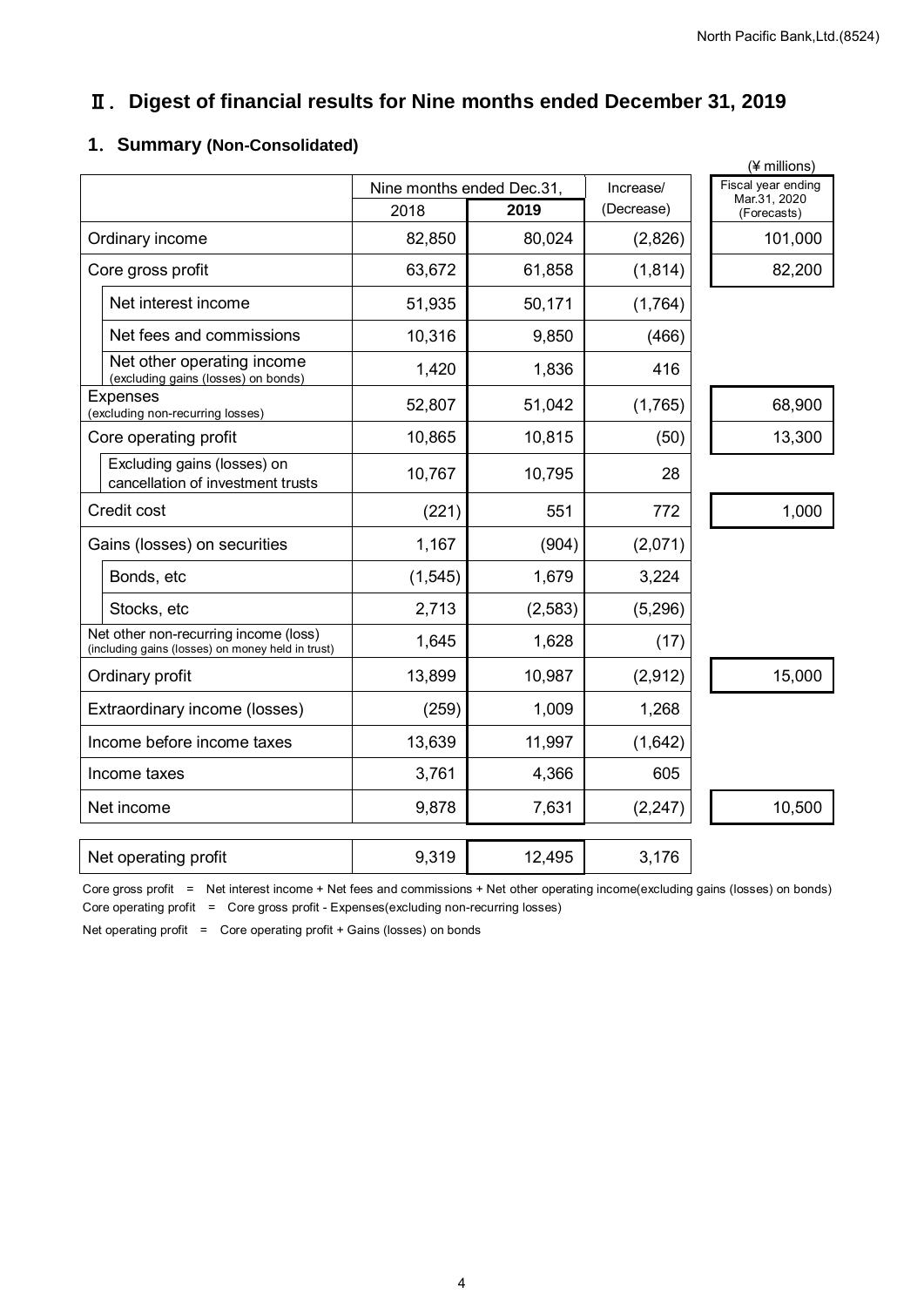#### **2**.**Deposits and NCDs (Non-Consolidated)** 【**Average Balance**】 (¥ billions)

| . .                                          |                           |         |            |                     |             |
|----------------------------------------------|---------------------------|---------|------------|---------------------|-------------|
|                                              | Nine months ended Dec.31, |         | Increase/  | Six months ended    |             |
|                                              | 2018                      | 2019(A) | (Decrease) | Sep. 30,2019<br>(B) | $(A)$ – (B) |
| Deposits and NCDs                            | 8,505.9                   | 8,780.1 | 274.2      | 8,775.8             | 4.3         |
| Corporate                                    | 2,320.6                   | 2,419.7 | 99.0       | 2,416.0             | 3.7         |
| Individual                                   | 5,551.5                   | 5,739.1 | 187.5      | 5,720.7             | 18.3        |
| Public sectors and<br>financial institutions | 633.7                     | 621.3   | (12.4)     | 639.0               | (17.7)      |

|                                         | (¥ pillions) |
|-----------------------------------------|--------------|
| Six months ended<br>Sep. 30,2019<br>(B) | $(A)$ – (B)  |
| 8,775.8                                 | 4.3          |
| 2,416.0                                 | 3.7          |
| 5,720.7                                 | 18.3         |
| 639.0                                   | (17.7)       |

#### 【**Outstanding Balance**】 (¥ billions)

|                                       | As of Dec.31, |         | Increase/  | As of Sep.30, |               |
|---------------------------------------|---------------|---------|------------|---------------|---------------|
|                                       | 2018          | 2019(A) | (Decrease) | 2019 (B)      | $(A)$ – $(B)$ |
| Deposits and NCDs                     | 8,624.5       | 8,882.2 | 257.7      | 8,714.1       | 168.1         |
| Deposit assets                        | 274.3         | 248.8   | (25.5)     | 256.9         | (8.0)         |
| Safe custody of<br>public bonds       | 124.8         | 102.9   | (21.9)     | 105.7         | (2.8)         |
| Investment trusts                     | 149.5         | 145.9   | (3.6)      | 151.1         | (5.1)         |
| Total                                 | 8,898.8       | 9,131.1 | 232.2      | 8,971.0       | 160.0         |
| <reference></reference>               |               |         |            |               |               |
| Individual annuity<br>insurance, etc. | 673.6         | 717.1   | 43.4       | 709.0         | 8.0           |

Individual annuity insurance, etc. sales reflect cumulative sales amounts.

## **3**.**Loans and bills discounted (Non-Consolidated)**

## 【Average Balance】

|                            |         | Nine months ended Dec.31, |            | Six months ended    |               |
|----------------------------|---------|---------------------------|------------|---------------------|---------------|
|                            | 2018    | 2019(A)                   | (Decrease) | Sep. 30,2019<br>(B) | $(A)$ – $(B)$ |
| Loans and bills discounted | 6,271.0 | 6,625.9                   | 354.8      | 6,598.4             | 27.4          |
| Enterprises                | 2,606.8 | 2,705.8                   | 98.9       | 2,684.4             | 21.4          |
| Individuals                | 1,777.4 | 1,843.8                   | 66.4       | 1,832.5             | 11.2          |
| <b>Public sectors</b>      | 1,886.7 | 2,076.2                   | 189.4      | 2,081.4             | (5.2)         |

|                                         | (¥ billions) |
|-----------------------------------------|--------------|
| Six months ended<br>Sep. 30,2019<br>(B) | $(A) - (B)$  |
| 6,598.4                                 | 27.4         |
| 2,684.4                                 | 21.4         |
| 1,832.5                                 | 11.2         |
| 2,081.4                                 | (5.2)        |

Public sector loans include loans to government and land development public corporations.

#### 【Outstanding Balance】 **and the contract of the contract of the contract of the contract of the contract of the contract of the contract of the contract of the contract of the contract of the contract of the contract of th**

|                            | As of Dec.31, |         | Increase/  | As of Sep.30, |             |
|----------------------------|---------------|---------|------------|---------------|-------------|
|                            | 2018          | 2019(A) | (Decrease) | 2019(B)       | $(A)$ – (B) |
| SMEs, etc                  | 3,658.0       | 3,752.7 | 94.7       | 3,677.4       | 75.3        |
| Loans and bills discounted | 6,365.1       | 6,778.0 | 412.8      | 6,620.2       | 157.7       |
| In Hokkaido                | 5,290.7       | 5,428.4 | 137.6      | 5,351.8       | 76.5        |

|                          | (* DIIIIONS) |
|--------------------------|--------------|
| As of Sep.30,<br>2019(B) | $(A)$ – (B)  |
| 3,677.4                  | 75.3         |
| 6,620.2                  | 157.7        |
| 5,351.8                  | 76.5         |